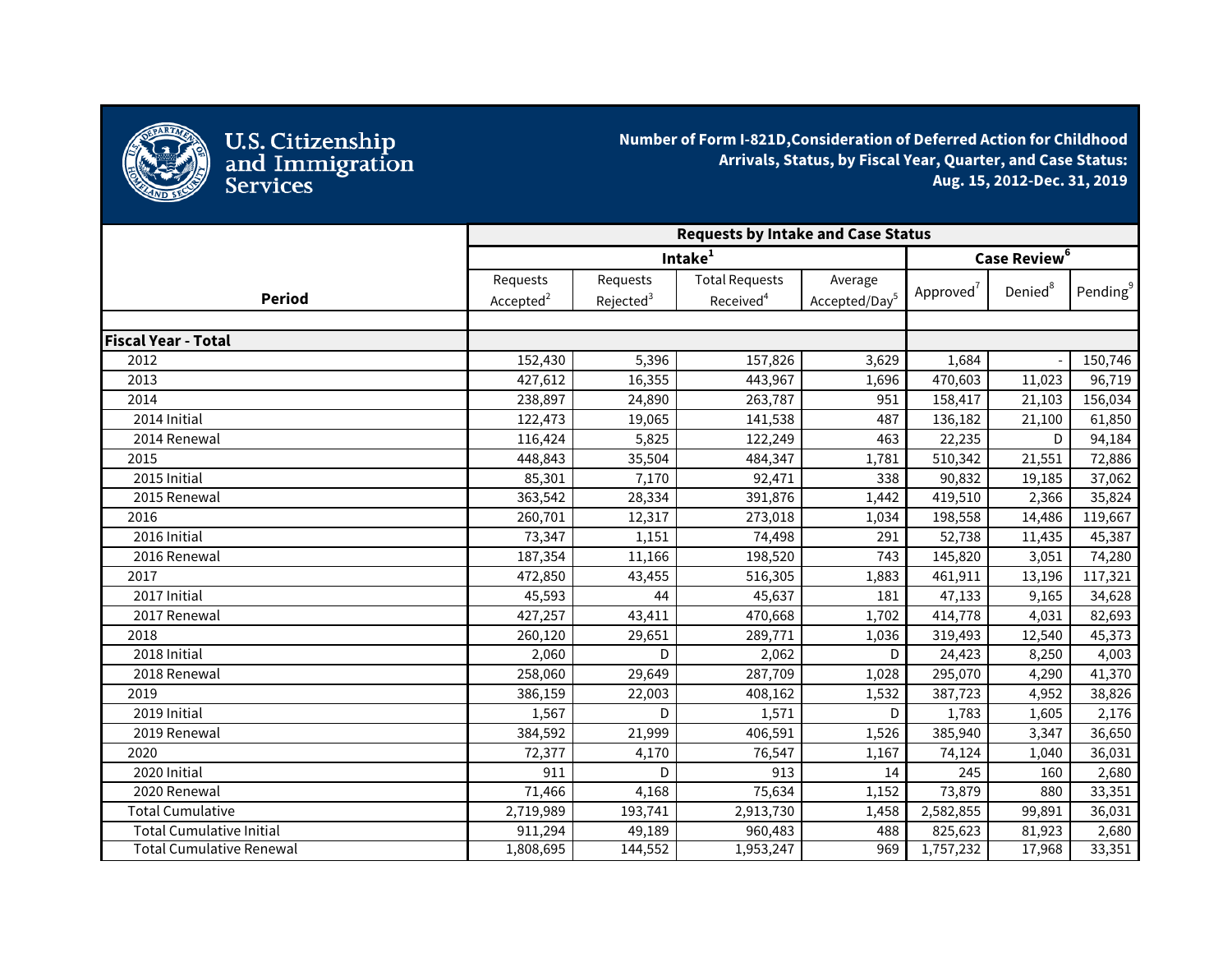|                                | <b>Requests by Intake and Case Status</b> |                       |                       |              |                          |                     |                      |  |
|--------------------------------|-------------------------------------------|-----------------------|-----------------------|--------------|--------------------------|---------------------|----------------------|--|
|                                | Intake <sup>1</sup>                       |                       |                       |              | Case Review <sup>6</sup> |                     |                      |  |
|                                | Requests                                  | Requests              | <b>Total Requests</b> | Average      |                          | Denied <sup>8</sup> | Pending <sup>9</sup> |  |
| Period                         | Accepted <sup>2</sup>                     | Rejected <sup>3</sup> | Received <sup>4</sup> | Accepted/Day | Approved                 |                     |                      |  |
| Fiscal Year 2020 by Quarter    |                                           |                       |                       |              |                          |                     |                      |  |
| Q1. October - December         | 72,377                                    | 4,170                 | 76.547                | 1,167        | 74.124                   | 1,040               | 36,031               |  |
| O1. October - December Initial | 911                                       |                       | 913                   | 14I          | 245                      | 160                 | 2,680                |  |
| 01. October - December Renewal | 71.466                                    | 4,168                 | 75,634                | 1,152        | 73,879                   | 880                 | 33,351               |  |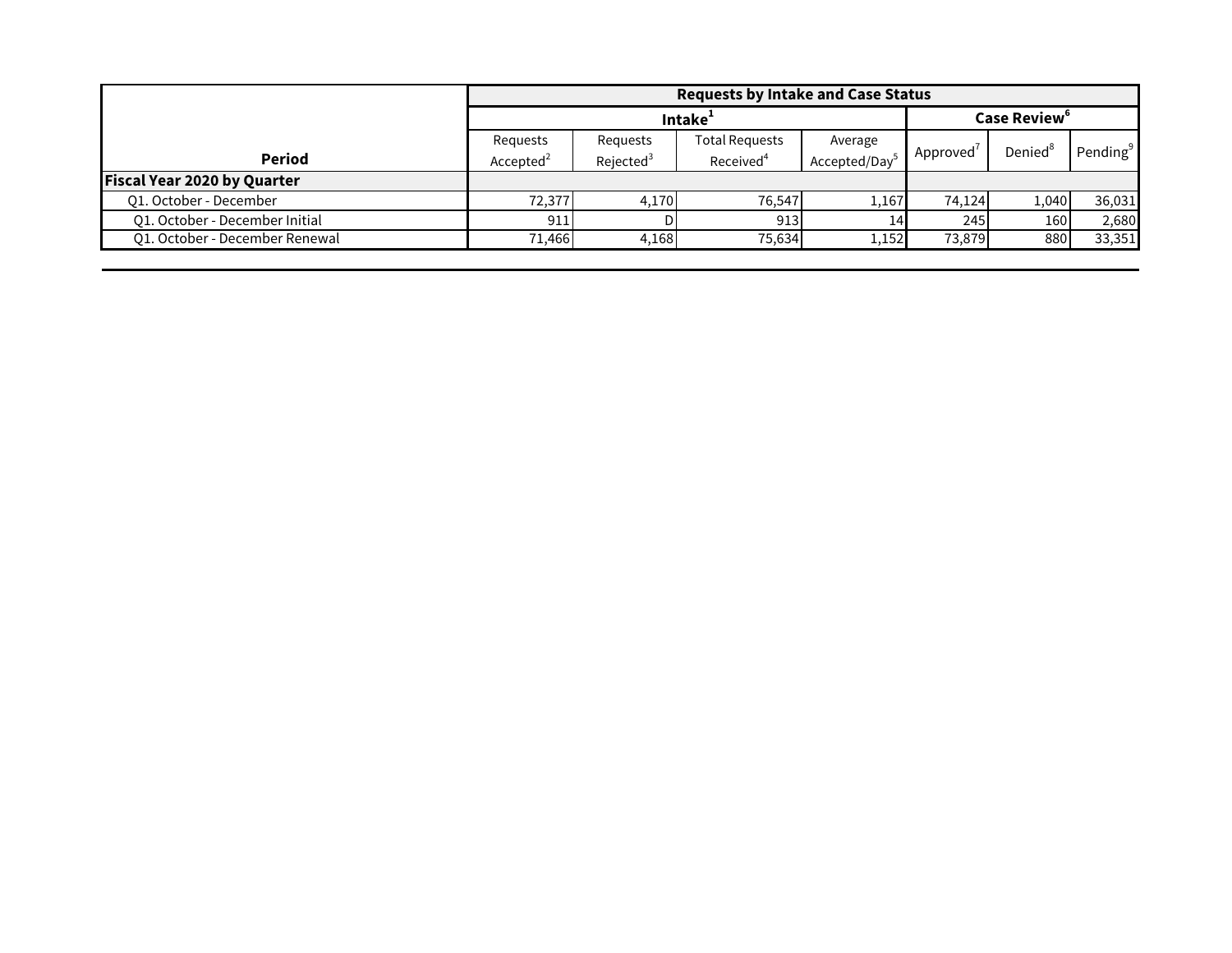#### **Table Key**

D Data withheld to protect petitioners' privacy.

- Represents zero.

### **Footnotes**

 $^{\rm 1}$ Refers to a request for USCIS to consider deferred removal action for an individual based on guidelines described in the Secretary of Homeland Security's memorandum issued June 15, 2012.

Each request is considered on a case-by-case basis.

See http://www.uscis.gov/childhoodarrivals.

 $^{2}$ The number of new requests accepted at a Lockbox during the reporting period.

 $^3$ The number of requests rejected at a Lockbox during the reporting period.

 $^4$ The number of requests that were received at a Lockbox during the reporting period.

 $^5$ The number of requests accepted per day at a Lockbox as of the end of the reporting period. Also note the average accepted per day for initial plus renewal will not equal the total average.

 $^6$ The number of new requests received and entered into a case-tracking system during the reporting period.

 $\mathrm{^{7}}$ The number of requests approved during the reporting period.

 ${}^{8}$ The number of requests that were denied, terminated, or withdrawn during the reporting period.

 $^9$ The number of requests awaiting a decision as of the end of the reporting period.

**NOTE:** 1) Some requests approved or denied may have been received in previous reporting periods.

2) The report reflects the most up-to-date estimate available at the time the report is generated.

 3) USCIS previously discovered that the query code used to generate this report had some flaws affecting the data in the "Pending" fields, such that the data in this field was over inclusive because it included cases that were not pending (e.g., cases that had been administratively closed or withdrawn). USCIS believes that it has corrected this issue in the query code and that this report provides a more accurate reflection of pending cases. Note that if this report is compared to versions prior to the March 31, 2018 version that USCIS has published on its website, the prior versions reflect over inclusive data in the "Pending" fields.

4) The Quarterly Report totals may not match the totals provided within the Demographics Reports due to differences in how the data is generated.

 5) USCIS previously discovered that the query code used to generate this report had some flaws affecting the data in the "Approved" and "Denied" fields, such that the data in this field was under reported because it did not include certain history action codes that are counted as approvals or denials. USCIS believes that it has corrected this issue in the query code and that this report provides a more accurate reflection of approved and denied cases. Note that if this report is compared to versions prior to the March 31, 2019 version that USCIS has published on its website, the prior versions reflect under reported data in the "Approved" and "Denied" fields. The increase in the "Approved" and "Denied" counts has decreased the "Pending" counts.

**Source:** Department of Homeland Security, U.S. Citizenship and Immigration Services, Performance Report Tool, accessed January 2020.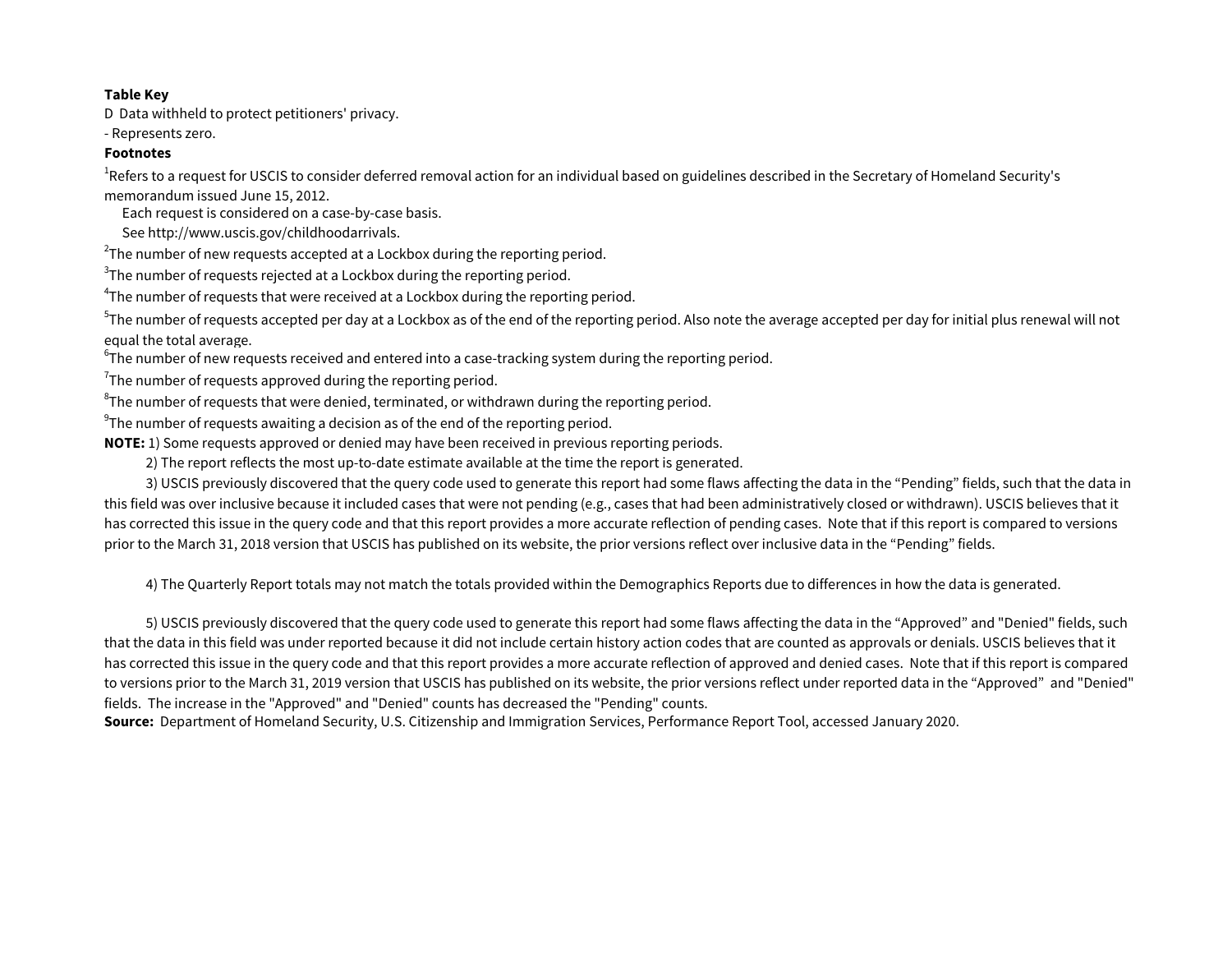|                                | <b>Accepted to Date<sup>1</sup></b> |           |           | <b>Approved to Date<sup>2</sup></b> |                             |           |  |
|--------------------------------|-------------------------------------|-----------|-----------|-------------------------------------|-----------------------------|-----------|--|
| <b>Top Countries of Origin</b> | Initials                            | Renewals  | Total     | Initials                            | Renewals                    | Total     |  |
|                                |                                     |           |           |                                     |                             |           |  |
| <b>Country</b>                 |                                     |           |           |                                     |                             |           |  |
| Mexico                         | 709,301                             | 1,430,647 | 2,139,948 | 649,987                             | 1,390,316                   | 2,040,303 |  |
| El Salvador                    | 34,569                              | 69,081    | 103,650   | 29,762                              | 67,001                      | 96,763    |  |
| Guatemala                      | 24,941                              | 45,914    | 70,855    | 20,963                              | 44,400                      | 65,363    |  |
| Honduras                       | 22,741                              | 43,226    | 65,967    | 19,164                              | 41,773                      | 60,937    |  |
| Korea, South                   | 9,582                               | 20,925    | 30,507    | 9,008                               | 20,225                      | 29,233    |  |
| Peru                           | 9,848                               | 20,400    | 30,248    | 9,297                               | 19,843                      | 29,140    |  |
| <b>Brazil</b>                  | 8,668                               | 15,609    | 24,277    | 7,647                               | 15,227                      | 22,874    |  |
| Ecuador                        | 7,811                               | 14,831    | 22,642    | 6,893                               | 14,389                      | 21,282    |  |
| Colombia                       | 7,310                               | 14,047    | 21,357    | 6,751                               | 13,691                      | 20,442    |  |
| Philippines                    | 5,133                               | 10,550    | 15,683    | 4,799                               | 10,340                      | 15,139    |  |
| Argentina                      | 5,270                               | 10,173    | 15,443    | 4,950                               | 9,943                       | 14,893    |  |
| India                          | 3,788                               | 7,487     | 11,275    | 3,262                               | 7,250                       | 10,512    |  |
| Jamaica                        | 4,462                               | 6,892     | 11,354    | 3,551                               | 6,732                       | 10,283    |  |
| Venezuela                      | 3,499                               | 6,656     | 10,155    | 3,199                               | 6,493                       | 9,692     |  |
| Dominican Republic             | 3,851                               | 5,977     | 9,828     | 3,280                               | 5,824                       | 9,104     |  |
| <b>Trinidad And Tobago</b>     | 3,099                               | 5,067     | 8,166     | 2,642                               | 4,972                       | 7,614     |  |
| Uruguay                        | 2,654                               | 4,907     | 7,561     | 2,488                               | 4,785                       | 7,273     |  |
| <b>Bolivia</b>                 | 2,243                               | 4,632     | 6,875     | 2,121                               | 4,512                       | 6,633     |  |
| Costa Rica                     | 2,296                               | 4,348     | 6,644     | 2,108                               | 4,260                       | 6,368     |  |
| Chile                          | 1,916                               | 3,797     | 5,713     | 1,799                               | 3,706                       | 5,505     |  |
| Poland                         | 2,010                               | 3,677     | 5,687     | 1,871                               | 3,590                       | 5,461     |  |
| Pakistan                       | 1,956                               | 3,707     | 5,663     | 1,736                               | 3,614                       | 5,350     |  |
| Nicaragua                      | 1,915                               | 3,532     | 5,447     | 1,671                               | 3,420                       | 5,091     |  |
| Nigeria                        | 1,585                               | 2,803     | 4,388     | 1,337                               | 2,718                       | 4,055     |  |
| Guyana                         | 1,498                               | 2,703     | 4,201     | 1,304                               | 2,636                       | 3,940     |  |
| All Others <sup>3</sup>        | 29,348                              | 47,107    | 76,455    | 24,033                              | 45,572                      | 69,605    |  |
| <b>Total</b>                   | 911,294                             | 1,808,695 | 2,719,989 |                                     | 825,623 1,757,232 2,582,855 |           |  |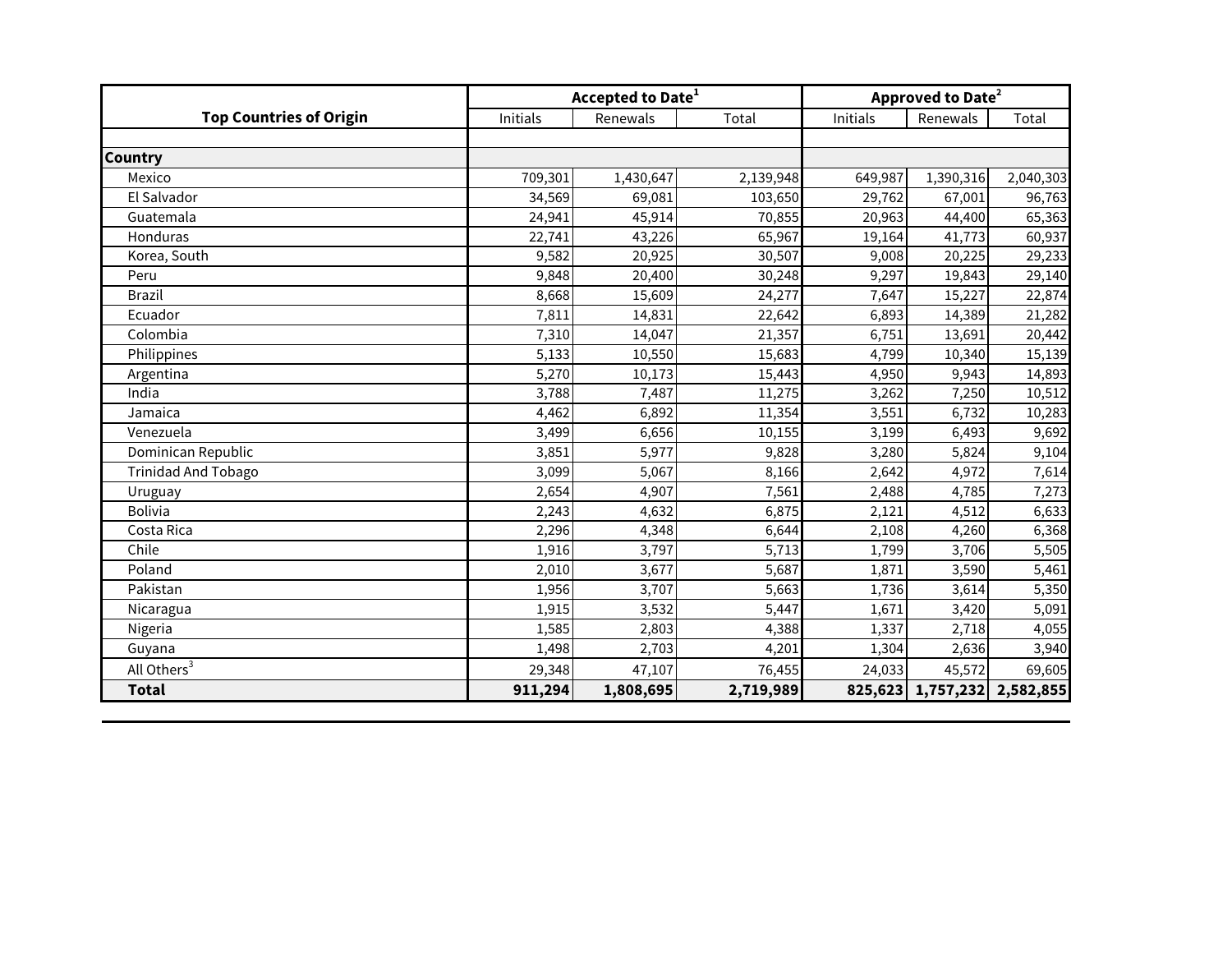### **Table Key**

D Data withheld to protect petitioners' privacy.

- Represents zero.

# **Footnotes**

 $^{\rm 1}$  The number of requests that were accepted to date of the reporting period.

 $2$  The number of requests that were approved to date of the reporting period.

<sup>3</sup> All fields with a blank in the country of birth field are included in the field "All Others."

**NOTE:** 1) Some requests approved or denied may have been received in previous reporting periods.

2) The report reflects the most up-to-date estimate data available at the time the report is generated.

3) Ranked by total approvals.

 4) USCIS previously discovered that the query code used to generate this report had some flaws affecting the data in the "Approved" and "Denied" fields, such that the data in this field was under reported because it did not include certain history action codes that are counted as approvals or denials. USCIS believes that it has corrected this issue in the query code and that this report provides a more accurate reflection of approved and denied cases. Note that if this report is compared to versions prior to the March 31, 2019 version that USCIS has published on its website, the prior versions reflect under reported data in the "Approved" and "Denied" fields.

**Source:** Department of Homeland Security, U.S. Citizenship and Immigration Services, Performance Report Tool, accessed January 2020.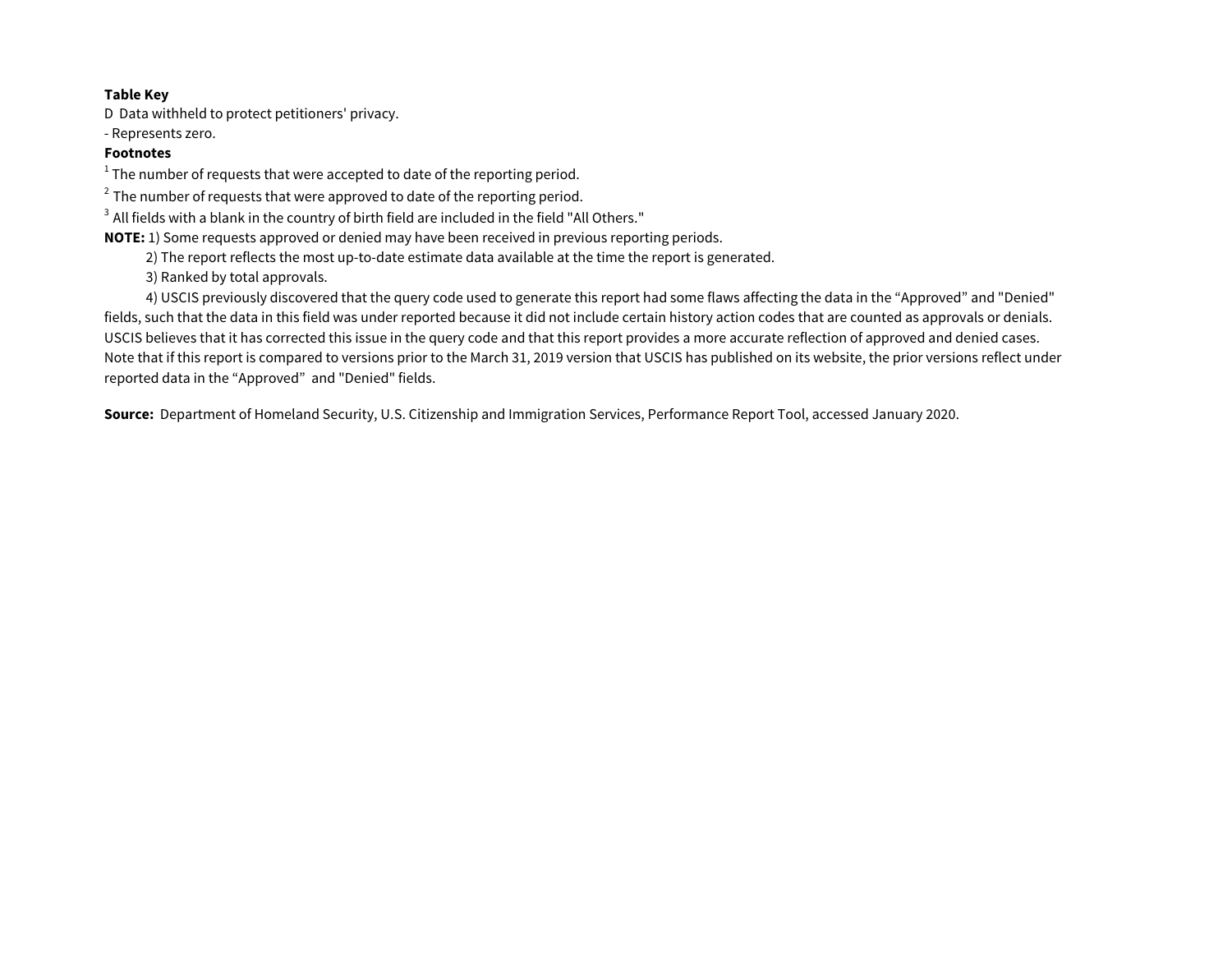|                   | Accepted to Date <sup>1</sup> |          |         | Approved to Date <sup>2</sup> |          |         |  |
|-------------------|-------------------------------|----------|---------|-------------------------------|----------|---------|--|
| <b>Residence</b>  | Initials                      | Renewals | Total   | Initials                      | Renewals | Total   |  |
|                   |                               |          |         |                               |          |         |  |
| <b>Residence</b>  |                               |          |         |                               |          |         |  |
| California        | 256,509                       | 519,073  | 775,582 | 238,353                       | 504,477  | 742,830 |  |
| Texas             | 150,327                       | 293,191  | 443,518 | 134,001                       | 285,578  | 419,579 |  |
| Illinois          | 48,029                        | 96,428   | 144,457 | 44,975                        | 93,787   | 138,762 |  |
| New York          | 46,728                        | 83,635   | 130,363 | 40,790                        | 81,387   | 122,177 |  |
| Florida           | 38,424                        | 70,320   | 108,744 | 32,631                        | 68,475   | 101,106 |  |
| Arizona           | 33,400                        | 67,184   | 100,584 | 30,344                        | 65,132   | 95,476  |  |
| North Carolina    | 31,983                        | 66,833   | 98,816  | 29,652                        | 65,106   | 94,758  |  |
| Georgia           | 30,372                        | 58,274   | 88,646  | 25,732                        | 56,131   | 81,863  |  |
| New Jersey        | 25,270                        | 47,806   | 73,076  | 22,154                        | 46,505   | 68,659  |  |
| Washington        | 20,914                        | 43,221   | 64,135  | 19,283                        | 41,936   | 61,219  |  |
| Colorado          | 20,413                        | 40,942   | 61,355  | 18,548                        | 39,597   | 58,145  |  |
| Nevada            | 15,276                        | 32,926   | 48,202  | 14,271                        | 32,041   | 46,312  |  |
| Virginia          | 13,889                        | 27,374   | 41,263  | 12,362                        | 26,557   | 38,919  |  |
| Oregon            | 12,789                        | 27,361   | 40,150  | 12,058                        | 26,542   | 38,600  |  |
| Indiana           | 11,696                        | 24,422   | 36,118  | 10,768                        | 23,550   | 34,318  |  |
| Utah              | 11,597                        | 23,476   | 35,073  | 10,684                        | 22,766   | 33,450  |  |
| Maryland          | 11,493                        | 22,523   | 34,016  | 9,932                         | 21,874   | 31,806  |  |
| Tennessee         | 10,149                        | 20,455   | 30,604  | 9,119                         | 19,802   | 28,921  |  |
| Wisconsin         | 8,755                         | 18,000   | 26,755  | 8,194                         | 17,514   | 25,708  |  |
| Oklahoma          | 8,116                         | 16,819   | 24,935  | 7,481                         | 16,379   | 23,860  |  |
| Massachusetts     | 8,855                         | 16,159   | 25,014  | 7,683                         | 15,722   | 23,405  |  |
| Kansas            | 7,794                         | 15,805   | 23,599  | 7,314                         | 15,335   | 22,649  |  |
| South Carolina    | $\overline{7,}733$            | 15,830   | 23,563  | 6,926                         | 15,393   | 22,319  |  |
| <b>New Mexico</b> | 8,257                         | 14,851   | 23,108  | 7,609                         | 14,444   | 22,053  |  |
| Minnesota         | 7,090                         | 14,791   | 21,881  | 6,498                         | 14,265   | 20,763  |  |
| Michigan          | 7,121                         | 14,695   | 21,816  | 6,440                         | 14,229   | 20,669  |  |
| Pennsylvania      | 6,637                         | 12,582   | 19,219  | 5,699                         | 12,230   | 17,929  |  |
| Arkansas          | 6,019                         | 12,699   | 18,718  | 5,480                         | 12,340   | 17,820  |  |
| Connecticut       | 5,459                         | 10,381   | 15,840  | 4,883                         | 10,126   | 15,009  |  |
| Alabama           | 5,283                         | 10,521   | 15,804  | 4,704                         | 10,242   | 14,946  |  |
| Ohio              | 5,326                         | 10,377   | 15,703  | 4,628                         | 9,983    | 14,611  |  |
| Missouri          | 4,042                         | 8,321    | 12,363  | 3,742                         | 8,050    | 11,792  |  |
| Nebraska          | 4,004                         | 8,095    | 12,099  | 3,639                         | 7,807    | 11,446  |  |
| Idaho             | 3,657                         | 7,633    | 11,290  | 3,385                         | 7,388    | 10,773  |  |
| Kentucky          | 3,672                         | 7,364    | 11,036  | 3,275                         | 7,125    | 10,400  |  |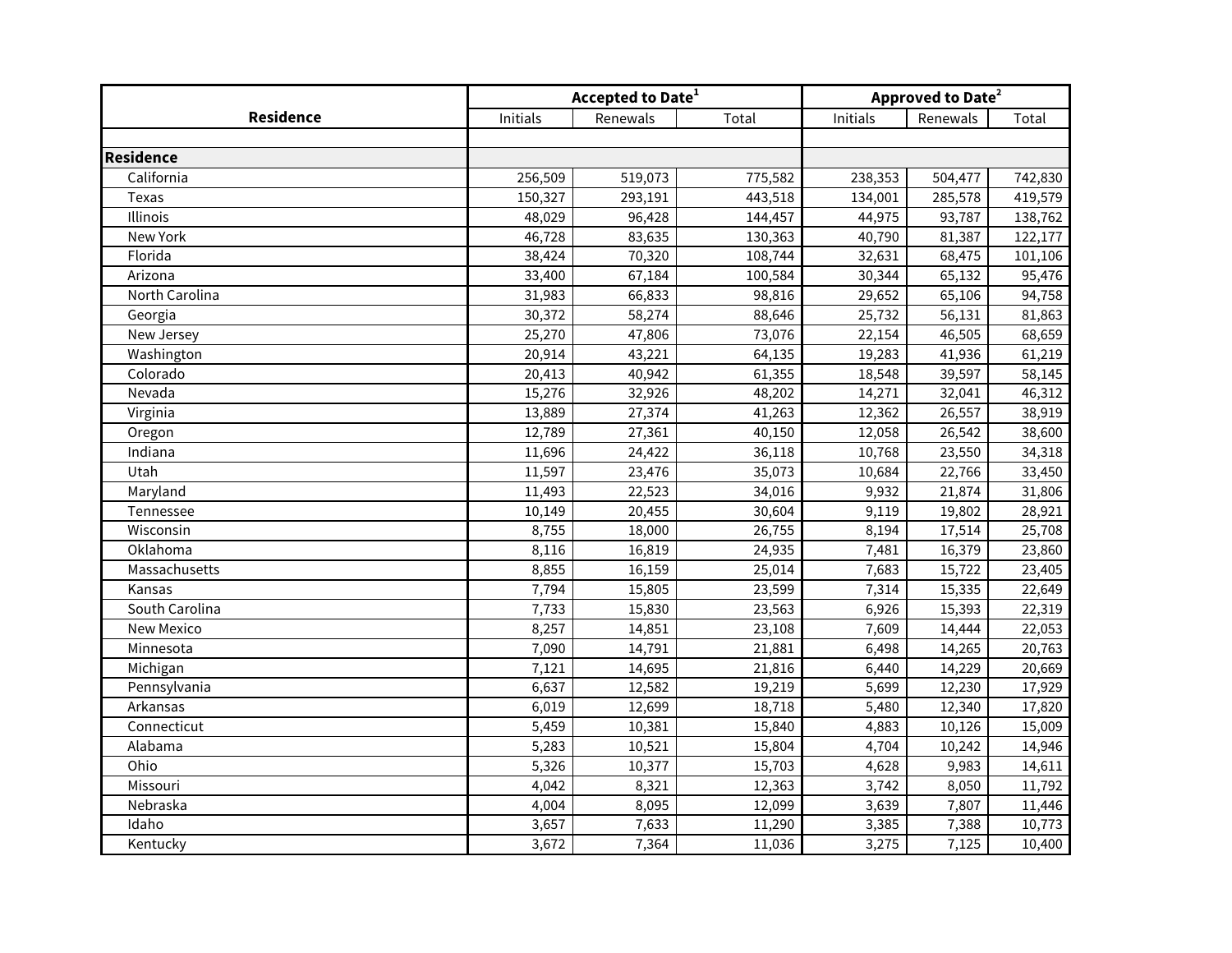| lowa                                             | 3,227   | 6,965     | 10,192    | 2,921   | 6,722 | 9,643               |
|--------------------------------------------------|---------|-----------|-----------|---------|-------|---------------------|
| Louisiana                                        | 2,458   | 4,643     | 7,101     | 2,148   | 4,511 | 6,659               |
| Mississippi                                      | 1,845   | 3,520     | 5,365     | 1,604   | 3,425 | 5,029               |
| Delaware                                         | 1,677   | 3,531     | 5,208     | 1,529   | 3,448 | 4,977               |
| Rhode Island                                     | 1,335   | 2,610     | 3,945     | 1,169   | 2,520 | 3,689               |
| District Of Columbia                             | 869     | 1,648     | 2,517     | 735     | 1,595 | 2,330               |
| Wyoming                                          | 745     | 1,426     | 2,171     | 661     | 1,382 | 2,043               |
| Hawaii                                           | 448     | 915       | 1,363     | 368     | 885   | 1,253               |
| New Hampshire                                    | 386     | 766       | 1,152     | 330     | 736   | 1,066               |
| South Dakota                                     | 276     | 560       | 836       | 240     | 526   | 766                 |
| North Dakota                                     | 96      | 335       | 431       | 74      | 328   | 402                 |
| West Virginia                                    | 151     | 281       | 432       | 125     | 269   | 394                 |
| Puerto Rico                                      | 271     | 227       | 498       | 165     | 221   | 386                 |
| Alaska                                           | 94      | 234       | 328       | 85      | 218   | 303                 |
| Montana                                          | 76      | 194       | 270       | 65      | 183   | 248                 |
| Maine                                            | 50      | 119       | 169       | 44      | 117   | 161                 |
| Virgin Islands                                   | 126     | 88        | 214       | 68      | 85    | 153                 |
| Guam                                             | 23      | 49        | 72        | 21      | 46    | 67                  |
| Vermont                                          | 17      | 51        | 68        | 12      | 44    | 56                  |
| Armed Forces Americas (except Canada)            | D       | 29        | 36        | D       | 26    | 33                  |
| <b>Armed Forces Pacific</b>                      | D       | 18        | 19        | D       | 18    | 19                  |
| Northern Mariana Islands                         | 27      | 15        | 42        | D       | 12    | 19                  |
| Armed Forces Africa, Canada, Europe, Middle East |         | D         | D         |         | D     | D                   |
| <b>Federated States Of Micronesia</b>            | D       | D         | D         | D       | D     | D                   |
| Marshall Islands                                 |         | D         | D         |         | D     | D                   |
| American Samoa                                   | D       | D         | D         |         | D     | D                   |
| Not Reported <sup>3</sup>                        | D       | D         | D         | D       | D     | D                   |
| <b>Total</b>                                     | 911,294 | 1,808,695 | 2,719,989 | 825,623 |       | 1,757,232 2,582,855 |